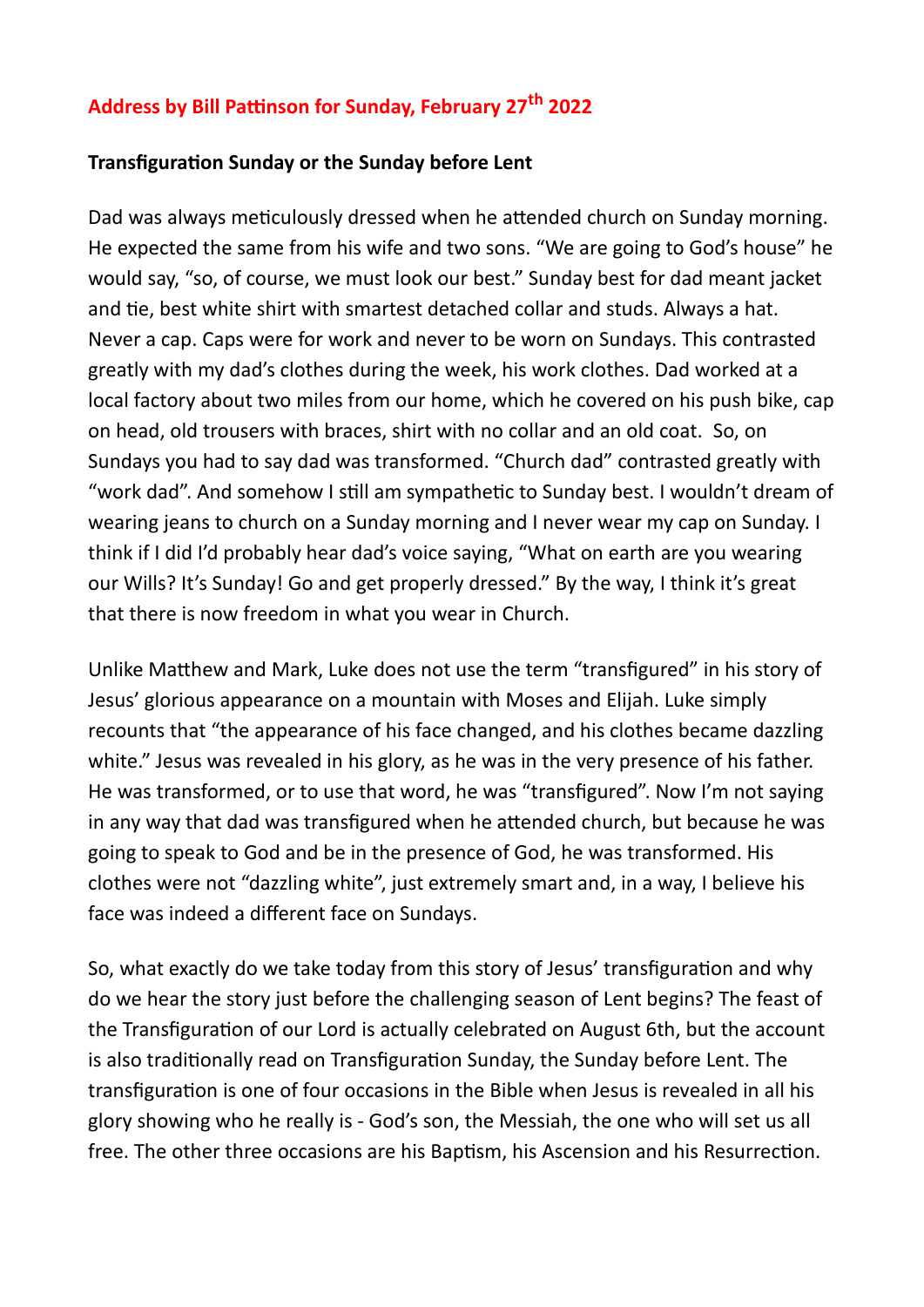Remember how the disciples in the Upper Room did not recognise him when he first appeared in his resurrected form - his face had changed.

Jesus climbed a high mountain with his close disciples, Peter and James and John. The three disciples were tired. It was a tough climb and it had been a very tiring, last few weeks. No wonder "they were weighed down with sleep", but they had stayed awake and…

"Suddenly they saw him the way he was,

the way he really was all the time,

although they had never seen it before,

the glory which blinds the everyday eye

and so becomes invisible."

The words of Madeleine L'Engle in her poem "Glimpses of Grace." The first real purpose of the transfiguration is to show us who Jesus really is.

Luke tells us that two men appeared with Jesus, Moses and Elijah. They also appeared in glory and were talking to Jesus about his departure, which he was about to accomplish at Jerusalem. On this mountain of transfiguration we see Jesus accompanied by the two greatest prophets of the Old Testament. Moses had led the great Exodus of the Israelites from Egypt to the Promised Land. Jesus was soon to experience his own Exodus from his earthly life, his crucifixion, on another mountain top, Golgotha. On this occasion he would be accompanied by two thieves, one on his left and one on his right. Jesus was preparing his disciples for his death and resurrection, which we ourselves will begin to consider as Lent starts on Wednesday of this week.

The forty days of Lent leading to Christ's passion and the events of Holy Week constitute a wonderful opportunity to pause on our faith journey; to pray realising that whether we are on the mountain top of ecstasy, or in the valley of despair or on the plateau of stability, we have just seen Jesus in his glory; a time to consider our own and perhaps others' transformations and transfigurations. He will be with us in the middle of everything; we can listen to him; we can speak to him; we can share our silences with him, seeking his glorious transfigured presence.

One of the significant details of the story, unique to Luke, is that the transfiguration occurs in the context of prayer. "Jesus took with him Peter and John and James, and went up on the mountain to pray. And while he was praying, the appearance of his